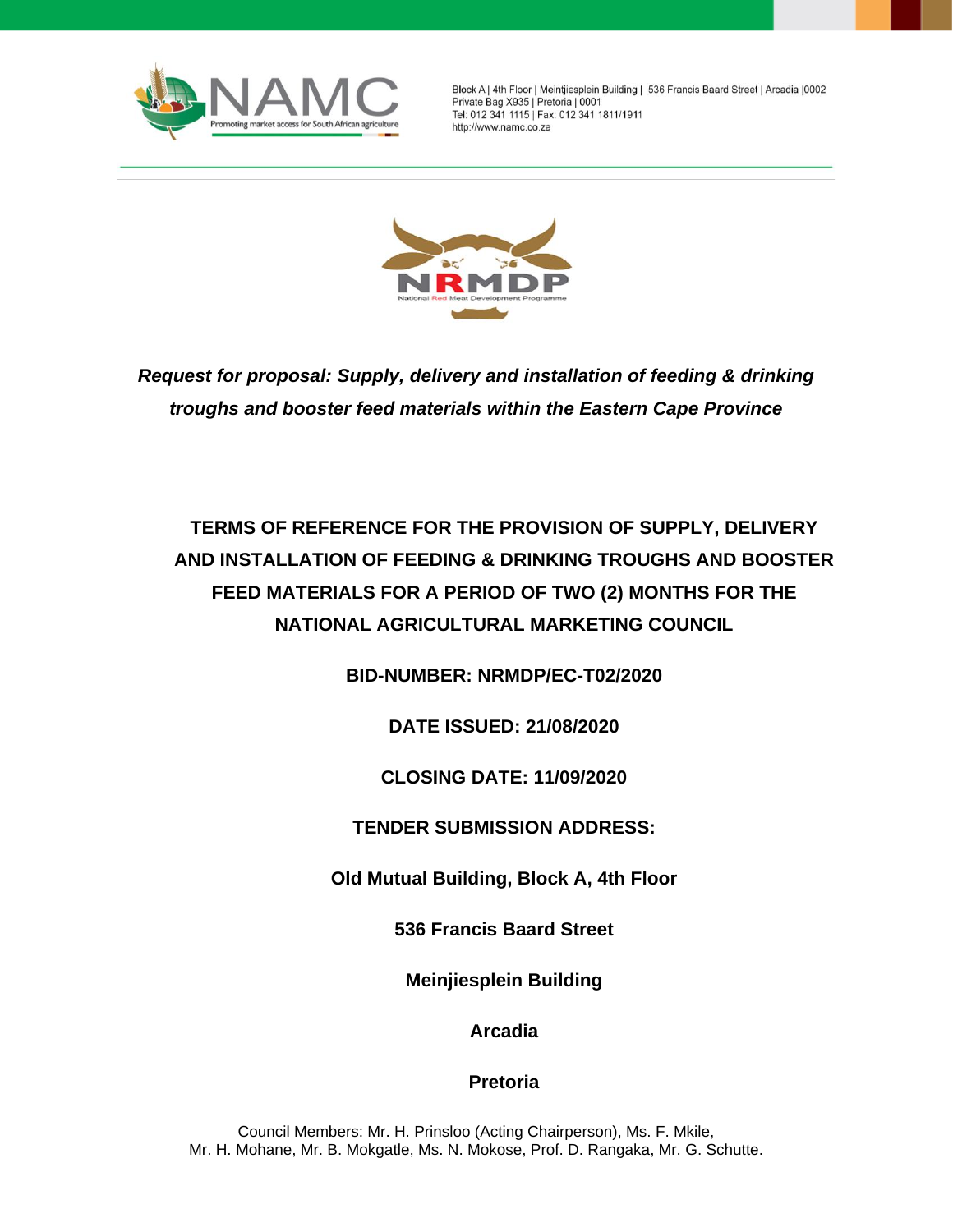#### **0001**

## **1. PURPOSE OF THIS REQUEST FOR PROPOSAL (RFP)**

The purpose of this Request for Proposal (RFP) is to implore proposals from potential bidder(s) for the provision of construction materials to the NAMC.

This RFP document details and incorporates, as far as possible, the tasks and responsibilities of the potential bidder required by NAMC for the provision of supply, delivery and installation of feeding & drinking troughs and booster feed materials to NAMC.

## **2. BACKGROUND**

The National Red Meat Development Programme (NRMDP) project aims to create feedlot capacity for communal farmers in the rural areas. The project enhances the productivity of livestock in communal areas and farmers' returns. The key driver of the project is an increased income from raising cattle to developing livestock farmers throughout South Africa. The project further aims to use the livestock production and marketing activities of the NRMDP to increase income of these (emerging and communal) farmers and create employment opportunities in local communities, through raising cattle.

The NRMDP focuses primarily on formal markets and systemizing the informal markets. The programme further plays an important role in drought mitigation as a couple of Provinces in South Africa have been declared disaster areas with the recent drought. The project is available across provinces of South Africa and is funded by the Department of Rural Development and Land Reform (DRDLR) and the National Agricultural Marketing Council (NAMC).

## **3. OVERVIEW OF NAMC**

The National Agricultural Marketing Council (NAMC) is a statutory body established in terms of the Marketing of Agricultural Products Act, 1996. The main function of the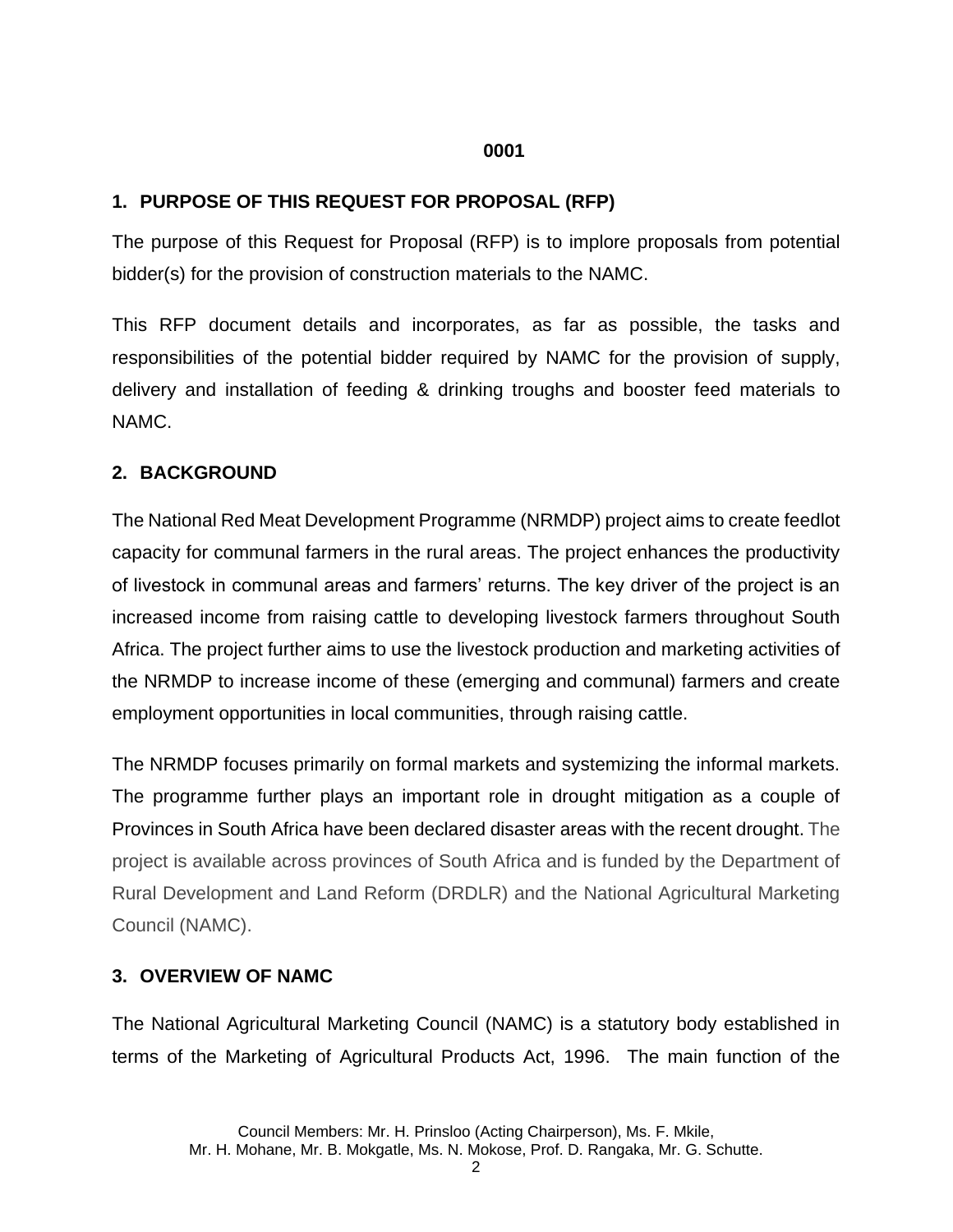Council is to advice the Minister of Agriculture Forestry and Fisheries on issues relating to the marketing of agricultural products.

## **4. SCOPE OF WORK**

Please refer to **Annexure A**: The bill of quantities - **BID-NUMBER: NRMDP/EC-T02/2020.**

The successful bidder will be required to supply, deliver &installation of feeding & drinking troughs and booster feed materials across the feedlots situated within the Kwazulu-Natal Province within 2 months, the physical addresses are stipulated on **Annexure A.** 

## **5. SUBMISSION OF PROPOSALS AND ENQUIRIES**

Documents with specific deliverables can be obtained from NAMC website [\(www.namc.co.za\)](http://www.namc.co.za/) or for collection between office hours: 08h00 to 16h00 at the attached address free of charge.

Applications/submission should be addressed to the:

National Agricultural Marketing Council (NAMC)

Old Mutual Building, Block A, 4<sup>th</sup> Floor

536 Francis Baard Street

Meinjiesplein Building

Arcadia

Pretoria

0001

**OR**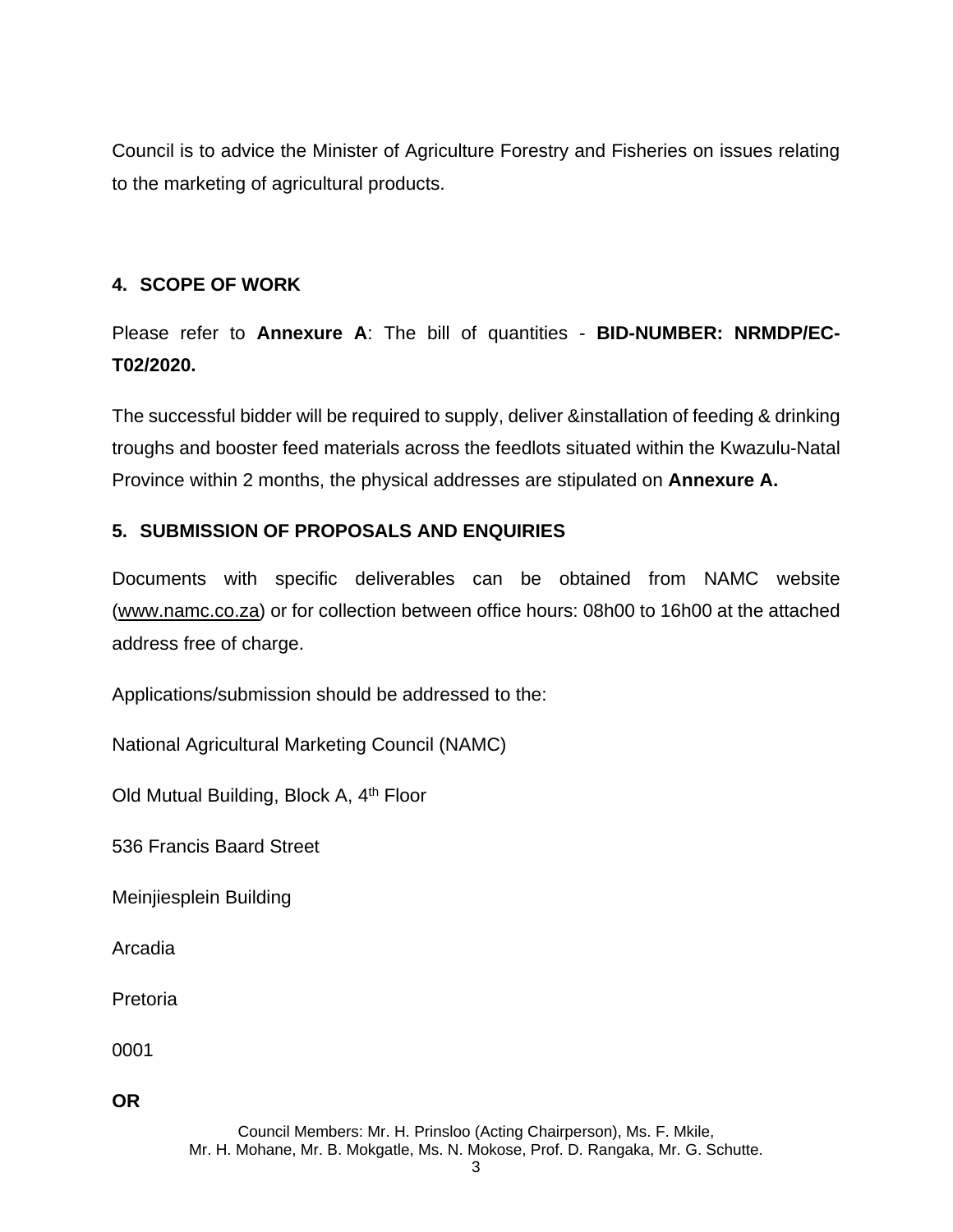Chief Executive Officer

National Agricultural Marketing Council

Private Bag x935

Pretoria

0001

On or before 11 September 2020 at 11h00am, enquires can be directed to:

Mr Evans Khosa or Meshack Letlape at (012) 341 1115

Email address: [EKhosa@namc.co.za](mailto:EKhosa@namc.co.za)

[meshackl@namc.co.za](mailto:meshackl@namc.co.za)

### **6. DURATION OF THE CONTRACT**

The successful bidder will be appointed on 2 months subjected to performance Management at the end of term.

### **7. TENDER SUBMISSION REQUIREMENTS**

Except for the BEE certificate, bidders will not be evaluated further for approval without the following documents:

- Application forms to be registered on NAMC database
- Original Tax Clearance or Tax Compliance Status Pin Issued Certificate
- Original BEE certificate or certified copy
- Central Supplier Database (CSD) Summary Report
- CIDB Certificate Grade 3
- Proof of company registration (CK1)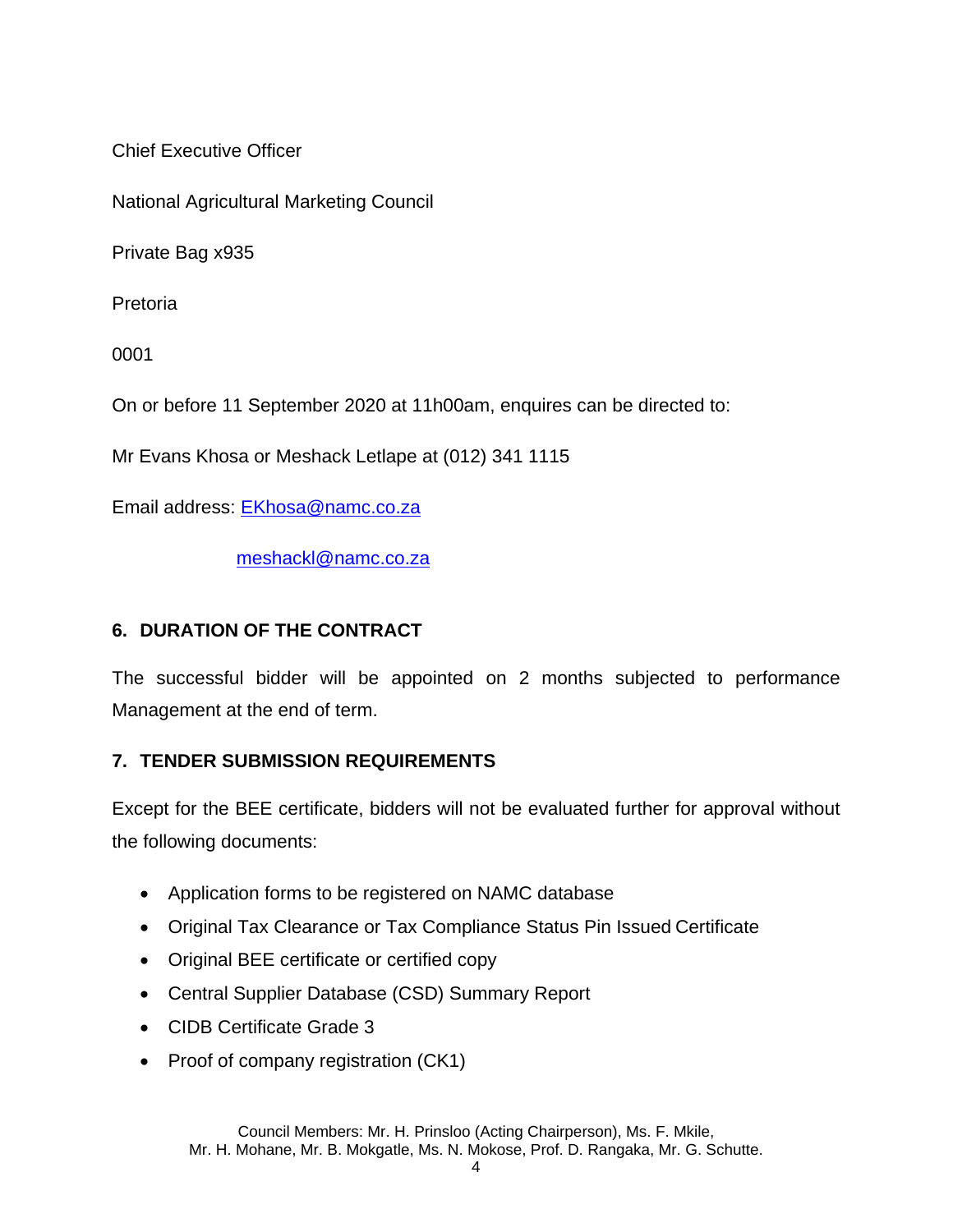- Certified ID Copies of Company Directors/Partners / Trustees (whichever is applicable).
- SBD 1, SBD 2, SBD 3.1, SBD 3.2, SBD 3.3, SBD 4, SBD 5, SBD 6.1, SBD 6.2, SBD 7.1 SBD 7.2, SBD 7.3 SBD 8, SBD 9 (Documents attached)
- General Condition of contract (Document attached)
- **N:B!!! - All bidders are required to one original copy and five copies of their proposal (A single copy will not be accepted therefore; bidders will be disqualified automatically)**

Bids received after the closing date and time at the address indicated in the bid documents, will not be accepted for consideration and where practicable, they will be returned unopened to the Bidder(s).

### **8. EVALUATION CRITERIA**

#### **FUNCTIONALITY EVALUATION CRITERIA**

| <b>1. BIDDER'S EXPERIENCE</b>                                          |               |
|------------------------------------------------------------------------|---------------|
| Experience of the bidder within the space of supply & delivery of      | Max 20 points |
| similar construction materials (References of contactable clients that |               |
| were serviced in the past 12 months)                                   |               |
| Project Size in terms of Rand Value of previous project similar to     | Max 20 points |
| construction Services                                                  |               |
| Project Volume in terms of Rand Value of previous project similar to   | Max 20 points |
| construction Services                                                  |               |
| 2. PROPOSAL                                                            |               |
| Detailed proposal how all the services required within the scope of    | Max 20 points |
| work will be delivered                                                 |               |
| <b>Transition plan</b>                                                 | Max 20 points |
| Provision of Transition Plan of implementing the proposed services     |               |
| without service interruptions                                          |               |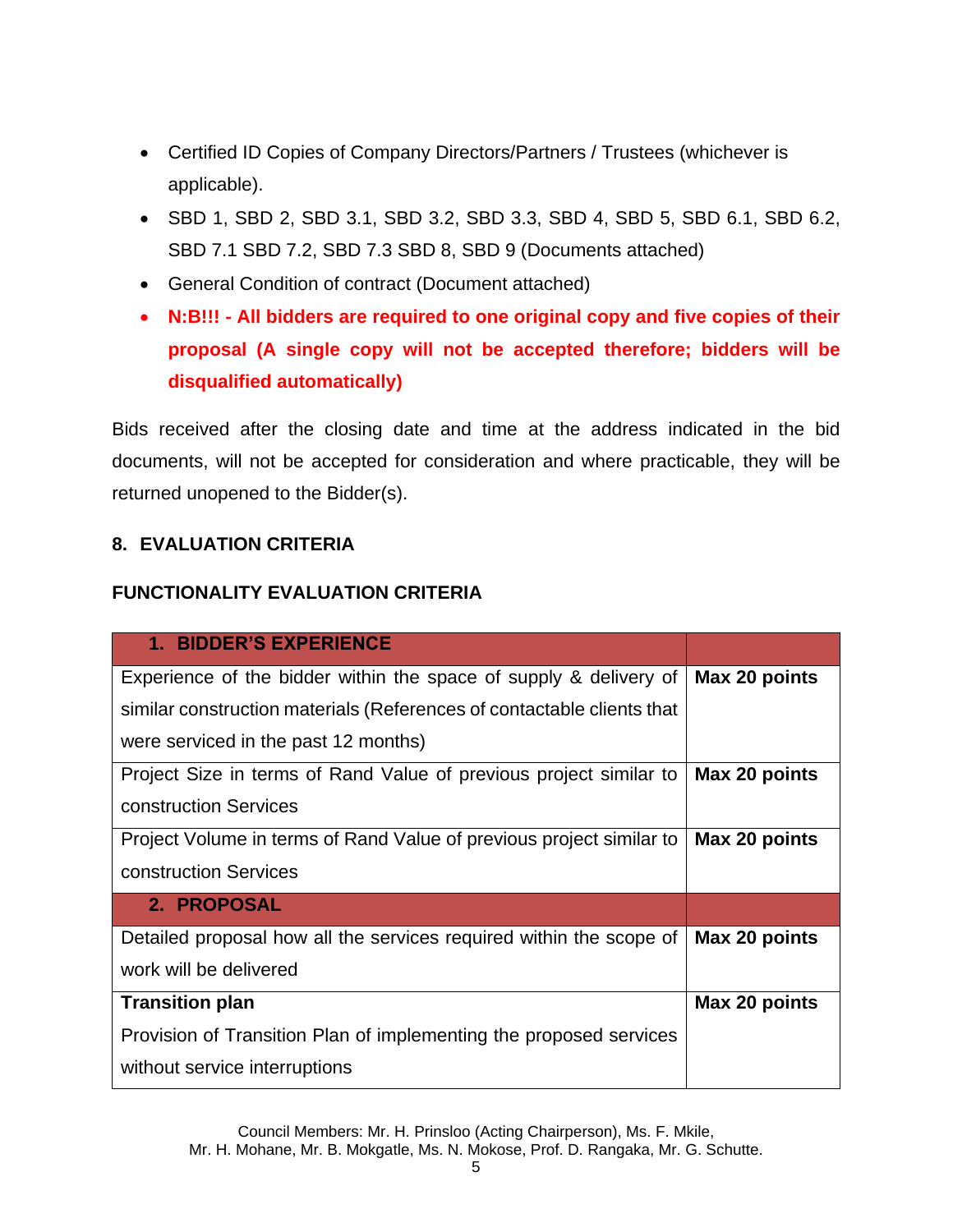|                                           |  | N:B - these committed timelines won't be negotiable after |  |  |    |  |  |     |
|-------------------------------------------|--|-----------------------------------------------------------|--|--|----|--|--|-----|
| appointment unless delayed caused by NAMC |  |                                                           |  |  |    |  |  |     |
| <b>Total</b>                              |  |                                                           |  |  |    |  |  | 100 |
| <b>Minimum Threshold</b>                  |  |                                                           |  |  | 65 |  |  |     |

**Evaluation Criteria for Functionality is as Follows:**

**NB: Bidders who fail to meet the minimum score of 65 points out of 100 , will not be considered for evaluation in terms of Price and B-BBEE.** 

### **Preference Point System**

• Only bids that achieve the minimum qualifying score for functionality will be evaluated further in accordance with the 80/20 preference point system, as contemplated in the Preferential Procurement Policy Framework Act 5 of 2000. The formulae to be used in calculating points scored for price is as follows:

**Where** 

Ps = Points scored for comparative price of bid or offer under consideration

Pt = Comparative price of bid or offer under consideration

Pmin = Comparative price of lowest acceptable bid or offer.

• Points scored will be rounded off to the nearest 2 decimal places.

### **Calculation of points for B-BBEE status level of contributor**

Points will be awarded to a bidder for attaining the B-BBEE status level of contribution in accordance with the table below:

| <b>B-BBEE Status Level of Contributor</b> | Number of points (80/20 system) |
|-------------------------------------------|---------------------------------|
|-------------------------------------------|---------------------------------|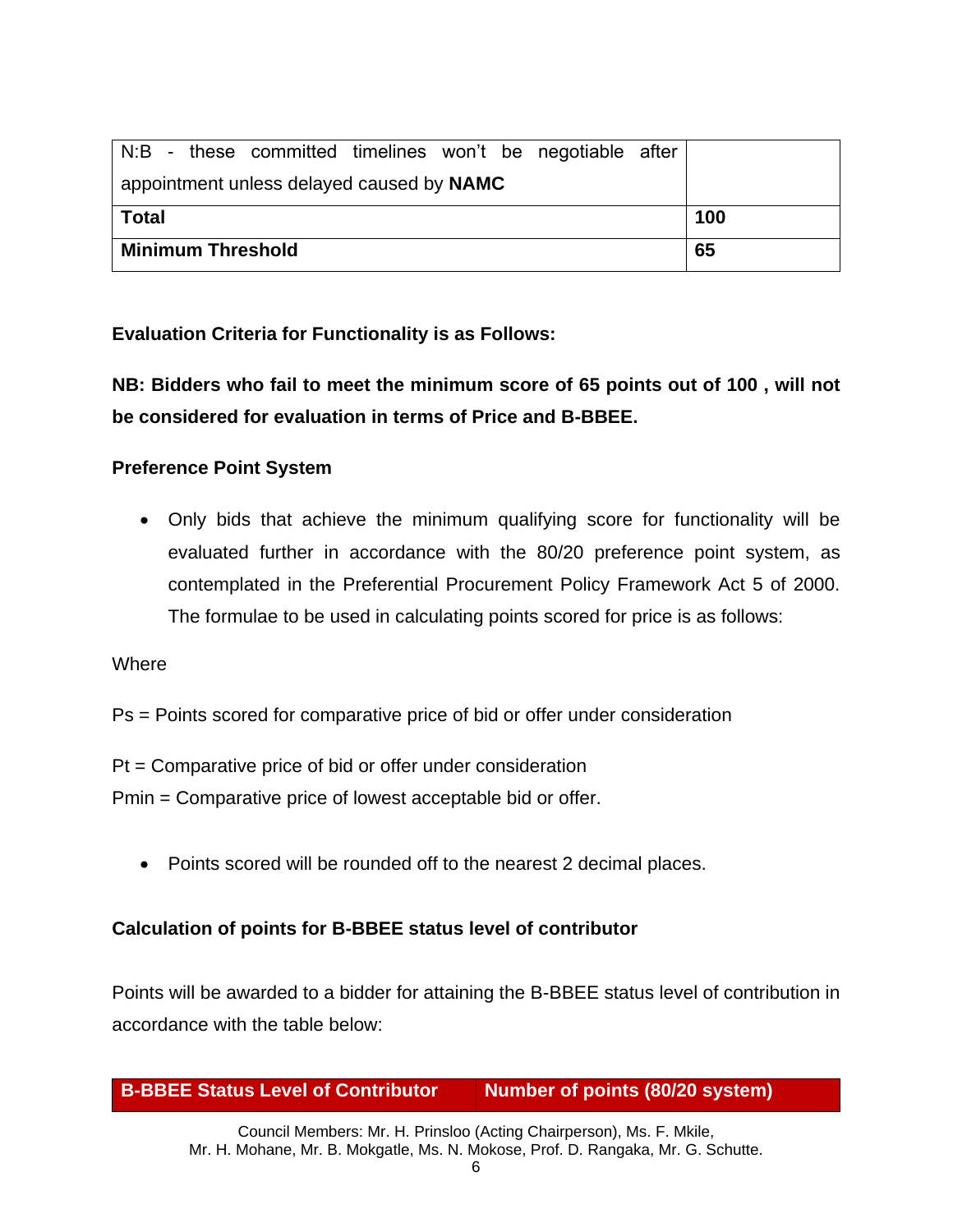|                           | 20               |
|---------------------------|------------------|
| $\mathbf{2}$              | 18               |
| 3                         | 14               |
| 4                         | 12               |
| 5                         | 8                |
| $6\phantom{1}6$           | $6\phantom{1}6$  |
| 7                         | 4                |
| 8                         | $\overline{2}$   |
| Non-compliant contributor | $\boldsymbol{0}$ |

N:B - A Bid will not be disqualified from the bidding process if the bidder did not submit a certificate substantiating the B-BBEE status level of contribution or is a non-compliant contributor. Such a bidder will score zero (0) out of a maximum of 20 points respectively for B-BBEE.

### **Joint Ventures, Consortiums and Trusts**

A trust, consortium or joint venture, will qualify for points for their B-BBEE status level as a legal entity, provided that the entity submits their B-BBEE status level certificate.

A trust, consortium or joint venture will qualify for points for their B-BBEE status level as an unincorporated entity, provided that the entity submits their consolidated B-BBEE scorecard as if they were a group structure and that such a consolidated B-BBEE scorecard is prepared for every separate bid.

Bidders must submit concrete proof of the existence of joint ventures and/or consortium arrangements. **NAMC** will accept signed agreements as acceptable proof of the existence of a joint venture and/or consortium arrangement.

The joint venture and/or consortium agreements must clearly set out the roles and responsibilities of the Lead Partner and the joint venture and/or consortium party. The agreement must also clearly identify the Lead Partner, who shall be given the power of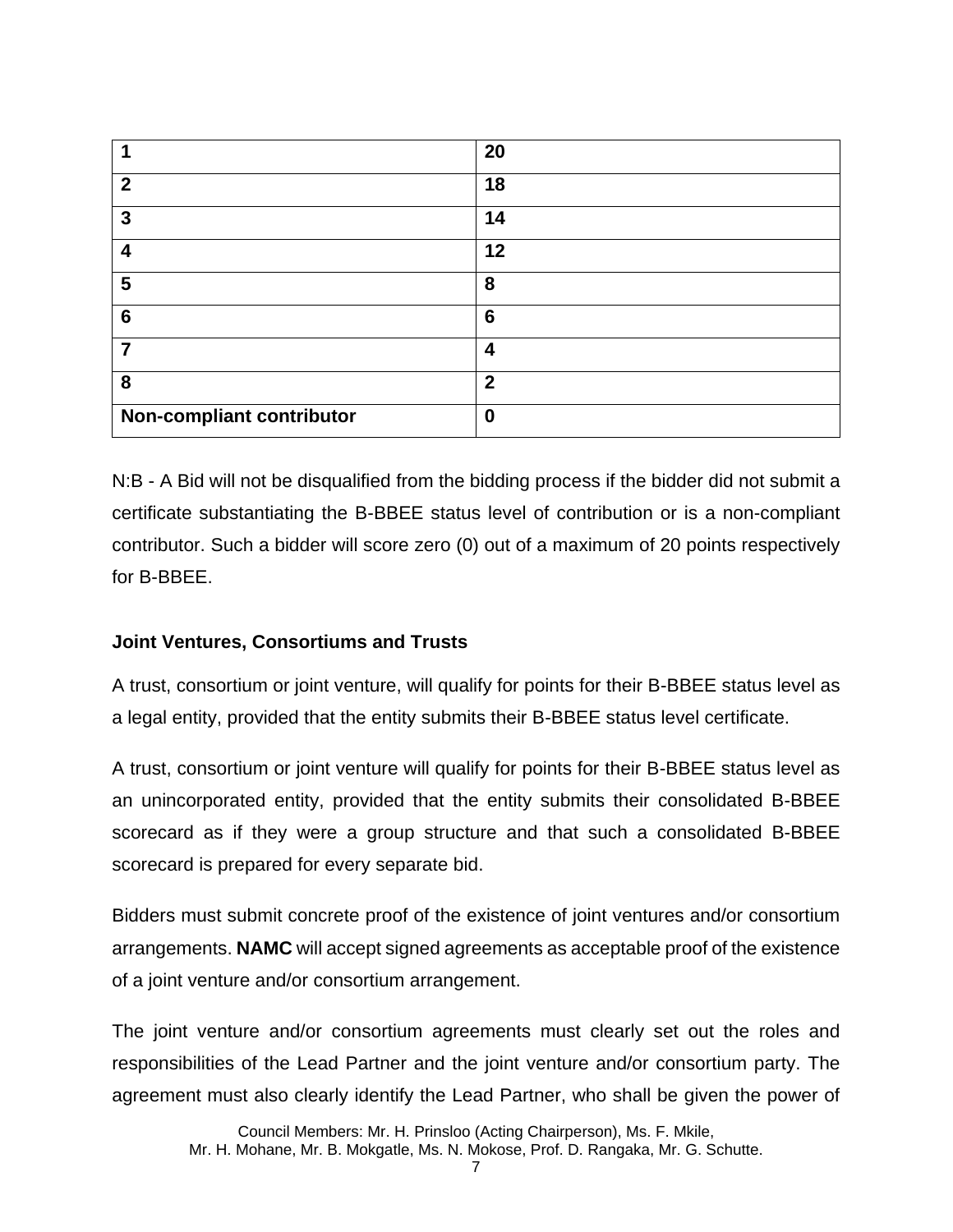attorney to bind the other party/parties in respect of matters pertaining to the joint venture and/or consortium arrangement.

### **Sub-contracting**

Bidders/ tenderers who want to claim Preference points will have to comply fully with regulations 11(8) and 11(9) of the PPPFA Act with regard to sub-contracting.

The following is an extract from the PPPFA Act:

11(8) "A person must not be awarded points for B-BBEE status level if it is indicated in the tender documents that such a tenderer intends sub- contracting more than 25% of the value of the contract to any other enterprise that does not qualify for at least the points that such a tenderer qualifies for, unless the intended sub-contractor is an EME that has the capability and ability to execute the sub-contract."

11(9) "A person awarded a contract may not sub-contract more than 25% of the value of the contract to any other enterprise that does not have an equal or higher B-BBEE status level than the person concerned, unless the contract is sub-contracted to an EME that has the capability and ability to execute the sub-contract."

### *i. (80 + 20 = 100 points)*

The Price and BBBEE points will be consolidated.

# **9. TAX VERIFICATION ON THE CENTRAL SUPPLIER DATABASE**

- **9.1.** The supplier is required to submit a good standing original tax clearance, hence the tax status will be verified directly on the Central Supplier database (CSD) prior to the awarding of competitive bids.
- **9.2.** Where the recommended bidder is non-tax compliant, the bidder will be notified in writing and a period of 7 working days will be granted to a supplier to resolve their tax obligations with SARS.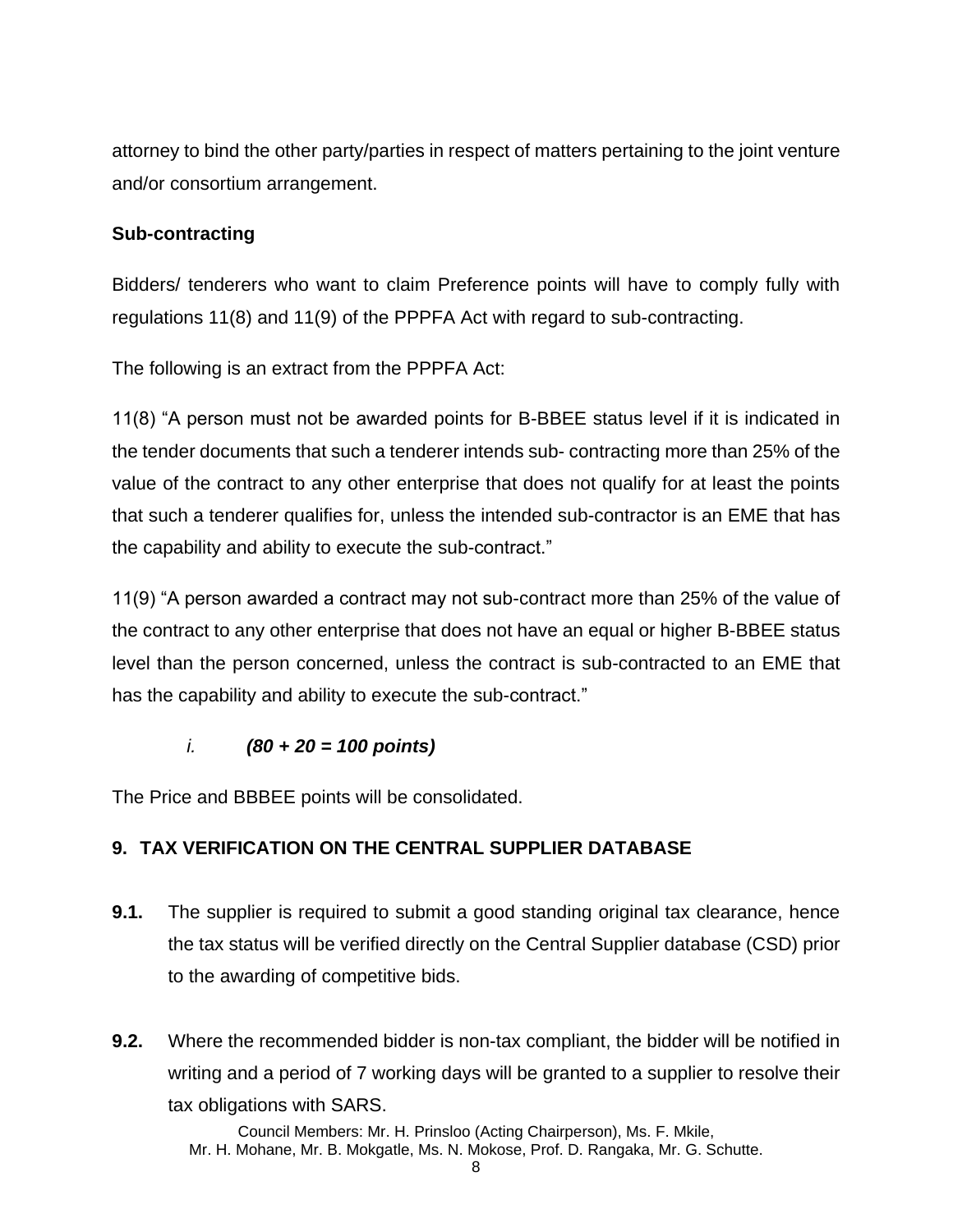**9.3.** Should the recommended bidder fail to submit a written proof of their tax compliance status in terms of paragraph **9.2**, the accounting officers will reject the bid submitted by the bidder.

## **GENERAL CONDITIONS OF CONTRACT**

Any award made to a bidder(s) under this bid is conditional, amongst others, upon –

- a. The bidder(s) accepting the terms and conditions contained in the General Conditions of Contract as the minimum terms and conditions upon which NAMC is prepared to enter into a contract with the successful Bidder(s).
- b. The bidder submitting the General Conditions of Contract to NAMC together with its bid, duly signed by an authorised representative of the bidder.

### **SERVICE LEVEL AGREEMENT**

Upon award NAMC and the successful bidder will conclude a Service Level Agreement regulating the specific terms and conditions applicable to the services being procured by NAMC, more or less in the format of the draft Service Level Indicators included in this tender pack.

The NAMC reserves the right to vary the proposed draft Service Level Indicators during the course of negotiations with a bidder by amending or adding thereto.

Bidder(s) are requested to:

- a. Comment on draft Service Level Indicators and where necessary, make proposals to the indicators;
- b. Explain each comment and/or amendment; and
- c. Use an easily identifiable colour font or "track changes" for all changes and/or amendments to the Service Level Indicators for ease of reference.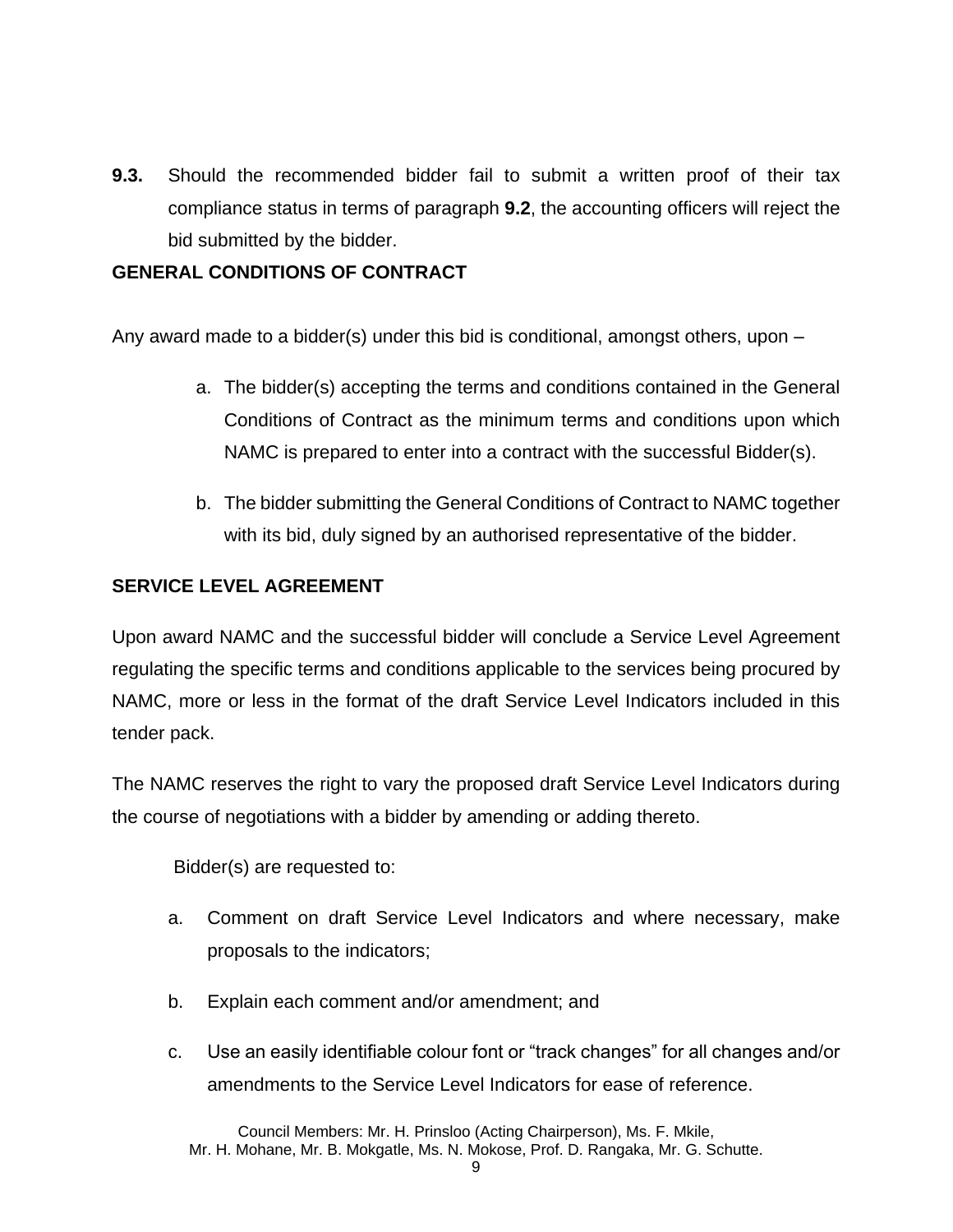The NAMC reserves the right to accept or reject any or all amendments or additions proposed by a bidder if such amendments or additions are unacceptable to NAMC or pose a risk to the organisation.

#### **SPECIAL CONDITIONS OF THIS BID**

The NAMC reserves the right:

To award this tender to a bidder that did not score the highest total number of points, only in accordance with section 2(1)(f) of the PPPFA (Act 5 of 2000)

To negotiate with one or more preferred bidder(s) identified in the evaluation process, regarding any terms and conditions, including price without offering the same opportunity to any other bidder(s) who has not been awarded the status of the preferred bidder(s).

To accept part of a tender rather than the whole tender.

To carry out site inspections, product evaluations or explanatory meetings in order to verify the nature and quality of the services offered by the bidder(s), whether before or after adjudication of the Bid.

To correct any mistakes at any stage of the tender that may have been in the Bid documents or occurred at any stage of the tender process.

To cancel and/or terminate the tender process at any stage, including after the Closing Date and/or after presentations have been made, and/or after tenders have been evaluated and/or after the preferred bidder(s) have been notified of their status as such.

Award to multiple bidders based either on size or geographic considerations.

### **The NAMC REQUIRES BIDDER(S) TO DECLARE**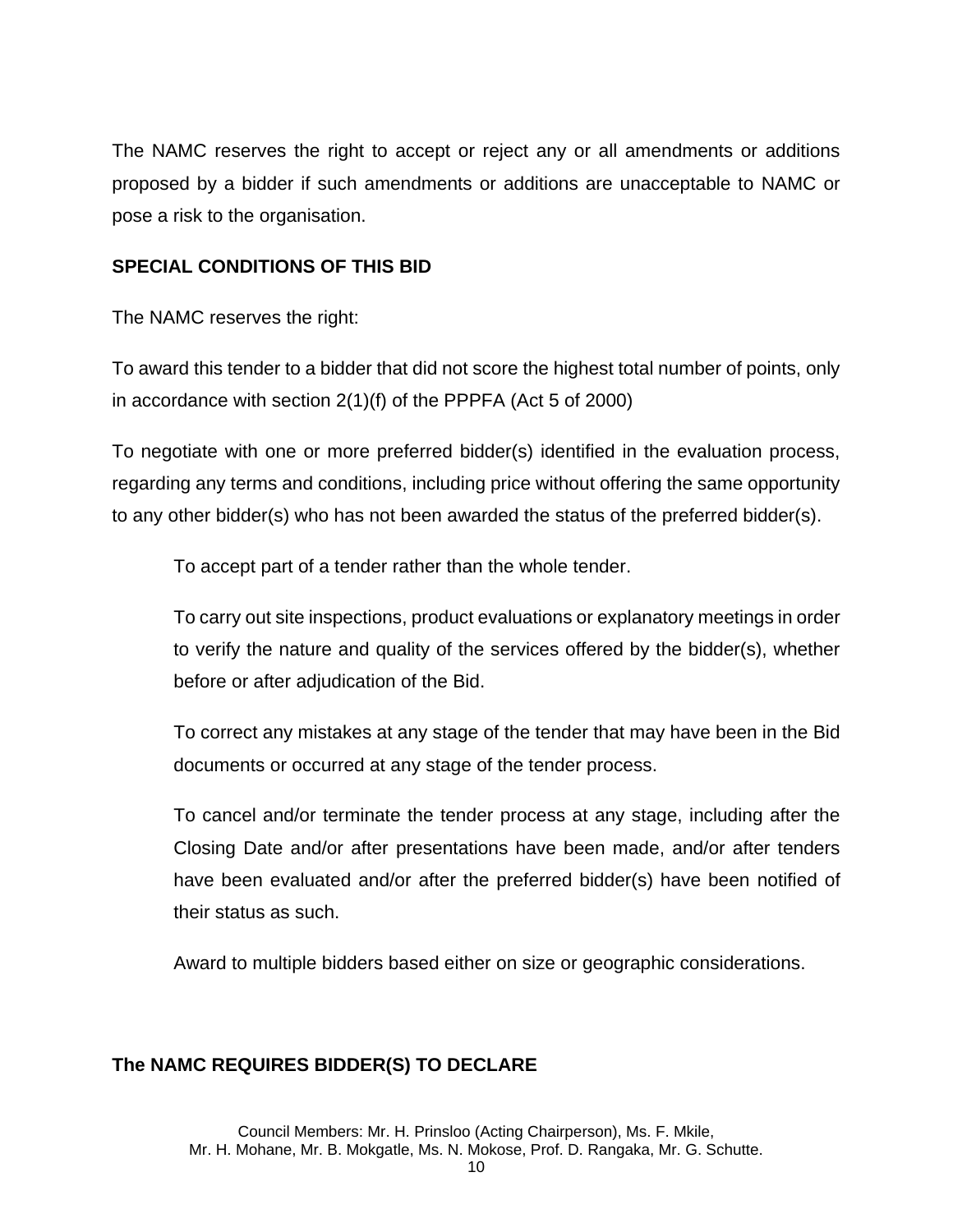In the Bidder's Technical response, bidder(s) are required to declare the following:

Confirm that the bidder(s) is to:  $-$ 

- a. Act honestly, fairly, and with due skill, care and diligence, in the interests of NAMC;
- b. Have and employ effectively the resources, procedures and appropriate technological systems for the proper performance of the services;
- c. Act with circumspection and treat NAMC fairly in a situation of conflicting interests;
- d. Comply with all applicable statutory or common law requirements applicable to the conduct of business;
- e. Make adequate disclosures of relevant material information including disclosures of actual or potential own interests, in relation to dealings with NAMC;
- f. Avoidance of fraudulent and misleading advertising, canvassing and marketing;
- g. To conduct their business activities with transparency and consistently uphold the interests and needs of NAMC as a client before any other consideration; and
- h. To ensure that any information acquired by the bidder(s) from NAMC will not be used or disclosed unless the written consent of the client has been obtained to do so.

# **CONFLICT OF INTEREST, CORRUPTION AND FRAUD**

NAMC reserves its right to disqualify any bidder who either itself or any of whose members (save for such members who hold a minority interest in the bidder through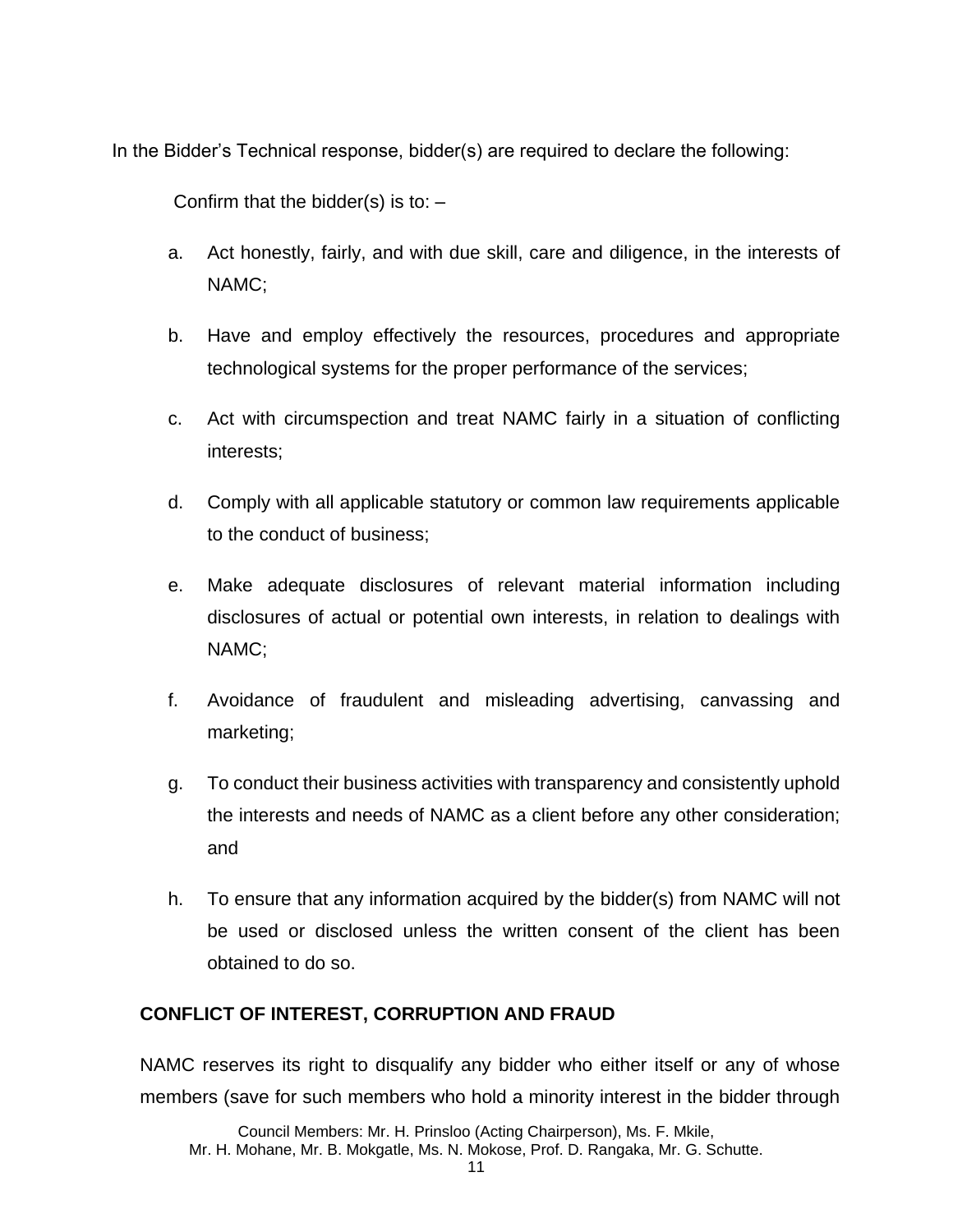shares listed on any recognised stock exchange), indirect members (being any person or entity who indirectly holds at least a 15% interest in the bidder other than in the context of shares listed on a recognised stock exchange), directors or members of senior management, whether in respect of NAMC or any other government organ or entity and whether from the Republic of South Africa or otherwise ("Government Entity")

- a. engages in any collusive tendering, anti-competitive conduct, or any other similar conduct, including but not limited to any collusion with any other bidder in respect of the subject matter of this bid;
- b. seeks any assistance, other than assistance officially provided by a Government Entity, from any employee, advisor or other representative of a Government Entity in order to obtain any unlawful advantage in relation to procurement or services provided or to be provided to a Government Entity;
- c. makes or offers any gift, gratuity, anything of value or other inducement, whether lawful or unlawful, to any of NAMC's officers, directors, employees, advisors or other representatives;
- d. makes or offers any gift, gratuity, anything of any value or other inducement, to any Government Entity's officers, directors, employees, advisors or other representatives in order to obtain any unlawful advantage in relation to procurement or services provided or to be provided to a Government Entity;
- e. accepts anything of value or an inducement that would or may provide financial gain, advantage or benefit in relation to procurement or services provided or to be provided to a Government Entity;
- f. pays or agrees to pay to any person any fee, commission, percentage, brokerage fee, gift or any other consideration, that is contingent upon or results from, the award of any tender, contract, right or entitlement which is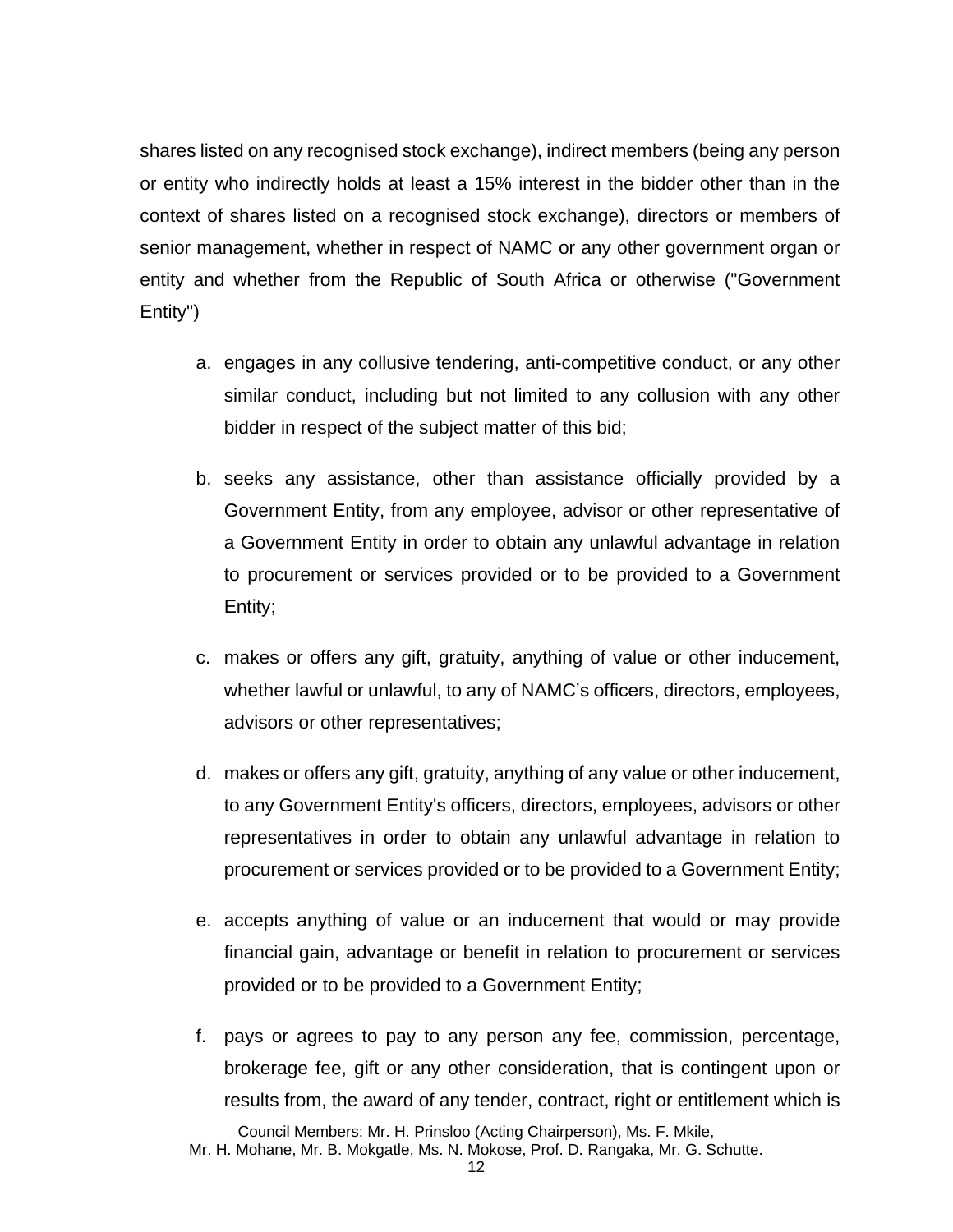in any way related to procurement or the rendering of any services to a Government Entity;

- g. has in the past engaged in any matter referred to above; or
- h. has been found guilty in a court of law on charges of fraud and/or forgery, regardless of whether or not a prison term was imposed and despite such bidder, member or director's name not specifically appearing on the List of Tender Defaulters kept at National Treasury.

#### **MISREPRESENTATION DURING THE LIFECYCLE OF THE CONTRACT**

The bidder should note that the terms of its Tender will be incorporated in the proposed contract by reference and that NAMC relies upon the bidder's Tender as a material representation in making an award to a successful bidder and in concluding an agreement with the bidder.

It follows therefore that misrepresentations in a Tender may give rise to service termination and a claim by NAMC against the bidder notwithstanding the conclusion of the Service Level Agreement between NAMC and the bidder for the provision of the Service in question. In the event of a conflict between the bidder's proposal and the Service Level Agreement concluded between the parties, the Service Level Agreement will prevail.

#### **PREPARATION COSTS**

The Bidder will bear all its costs in preparing, submitting and presenting any response or Tender to this bid and all other costs incurred by it throughout the bid process. Furthermore, no statement in this bid will be construed as placing NAMC, its employees or agents under any obligation whatsoever, including in respect of costs, expenses or losses incurred by the bidder(s) in the preparation of their response to this bid.

#### **INDEMNITY**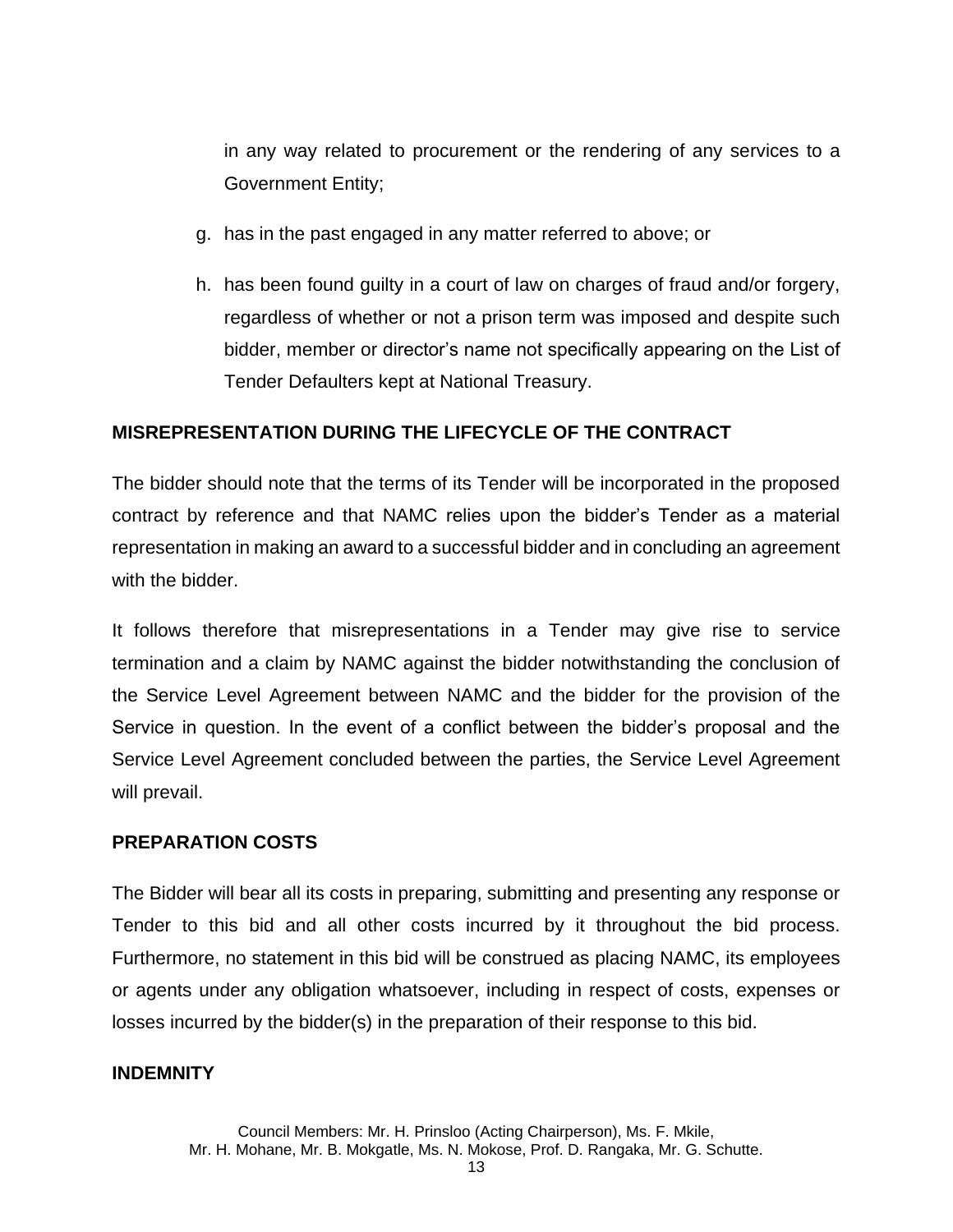If a bidder breaches the conditions of this bid and, as a result of that breach, NAMC incurs costs or damages (including, without limitation, the cost of any investigations, procedural impairment, repetition of all or part of the bid process and/or enforcement of intellectual property rights or confidentiality obligations), then the bidder indemnifies and holds NAMC harmless from any and all such costs which NAMC may incur and for any damages or losses NAMC may suffer.

#### **LIMITATION OF LIABILITY**

A bidder participates in this bid process entirely at its own risk and cost. NAMC shall not be liable to compensate a bidder on any grounds whatsoever for any costs incurred or any damages suffered as a result of the Bidder's participation in this Bid process.

### **TENDER DEFAULTERS AND RESTRICTED SUPPLIERS**

No tender shall be awarded to a bidder whose name (or any of its members, directors, partners or trustees) appear on the Register of Tender Defaulters kept by National Treasury, or who have been placed on National Treasury's List of Restricted Suppliers. NAMC reserves the right to withdraw an award, or cancel a contract concluded with a Bidder should it be established, at any time, that a bidder has been blacklisted with National Treasury by another government institution.

#### **GOVERNING LAW**

South African law governs this bid and the bid response process. The bidder agrees to submit to the exclusive jurisdiction of the South African courts in any dispute of any kind that may arise out of or in connection with the subject matter of this bid, the bid itself and all processes associated with the bid.

### **RESPONSIBILITY FOR SUB-CONTRACTORS AND BIDDER'S PERSONNEL**

A bidder is responsible for ensuring that its personnel (including agents, officers, directors, employees, advisors and other representatives), its sub-contractors (if any) and personnel of its sub-contractors comply with all terms and conditions of this bid. In the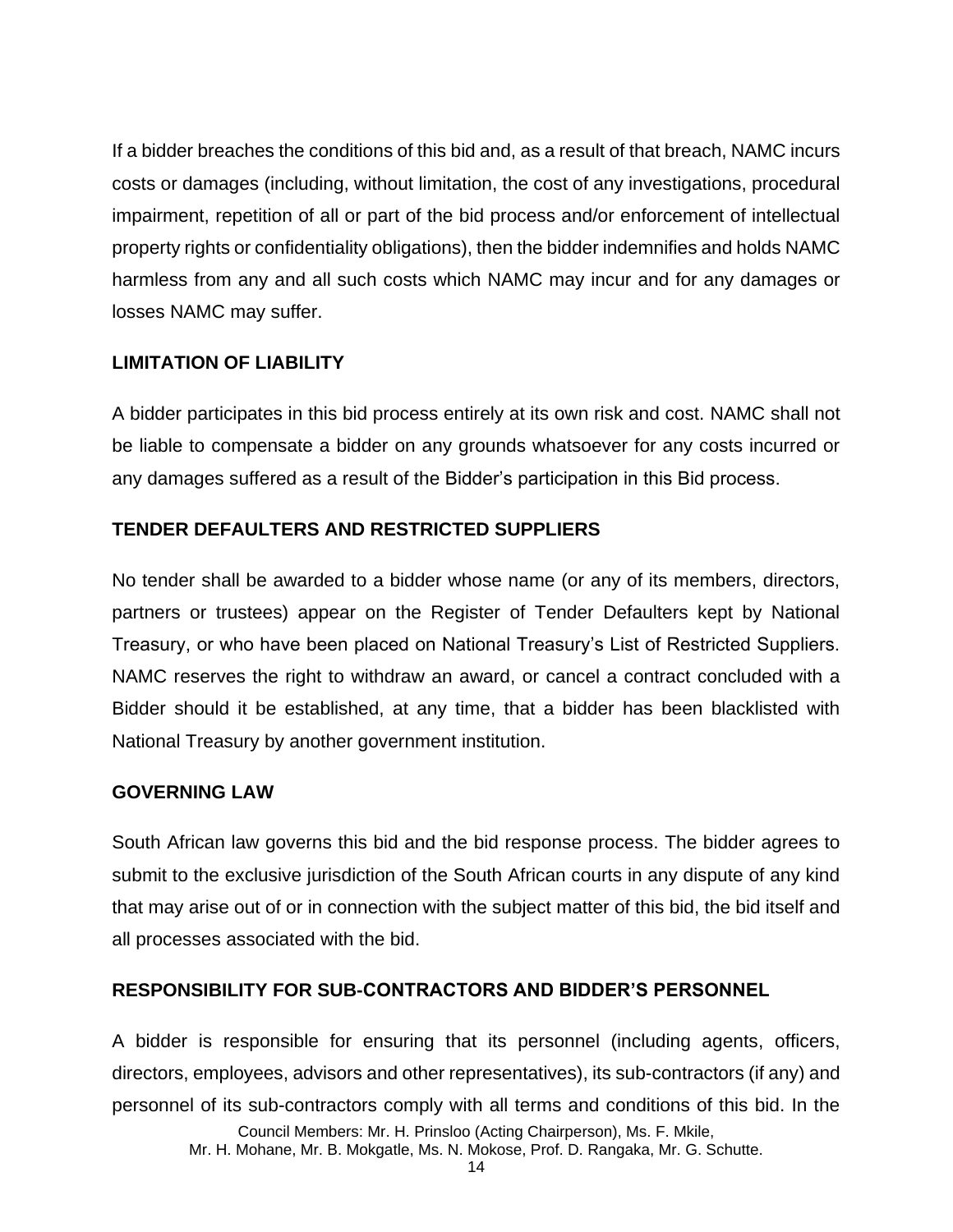event that NAMC allows a bidder to make use of sub-contractors, such sub-contractors will at all times remain the responsibility of the bidder and NAMC will not under any circumstances be liable for any losses or damages incurred by or caused by such subcontractors.

## **CONFIDENTIALITY**

Except as may be required by operation of law, by a court or by a regulatory authority having appropriate jurisdiction, no information contained in or relating to this bid or a bidder's tender(s) will be disclosed by any bidder or other person not officially involved with NAMC's examination and evaluation of a Tender.

No part of the bid may be distributed, reproduced, stored or transmitted, in any form or by any means, electronic, photocopying, recording or otherwise, in whole or in part except for the purpose of preparing a Tender. This bid and any other documents supplied by NAMC remain proprietary to NAMC and must be promptly returned to NAMC upon request together with all copies, electronic versions, excerpts or summaries thereof or work derived there from.

Throughout this bid process and thereafter, bidder(s) must secure NAMC's written approval prior to the release of any information that pertains to (i) the potential work or activities to which this bid relates; or (ii) the process which follows this bid. Failure to adhere to this requirement may result in disqualification from the bid process and civil action.

### **AVAILABILITY OF FUNDS**

Should funds no longer be available to pay for the execution of the responsibilities of this bid (**NRMDP/EC-T02/2020**) the NAMC may terminate the Agreement at its own discretion or temporarily suspend all or part of the services by notice to the successful bidder who shall immediately make arrangements to stop the performance of the services and minimize further expenditure: Provided that the successful bidder shall thereupon be